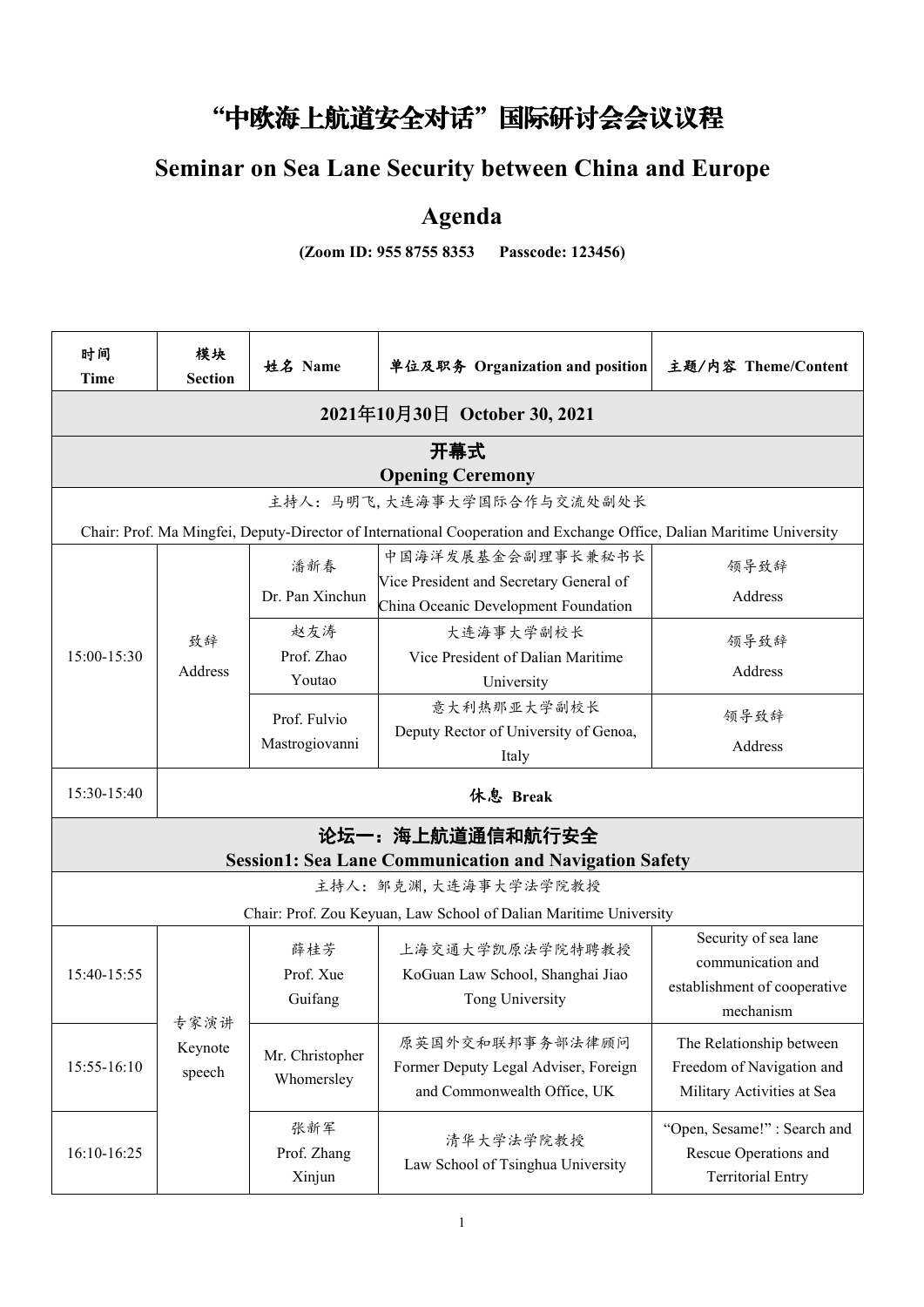| 16:25-16:40 |                           | Prof. Lorenzo<br>Schiano di Pepe | 意大利热那亚大学法学院教授<br>Law School of University of Genoa,<br>Italy                                                                 | Maritime Sea Lanes, Transport<br>Infrastructures and EU-China<br><b>Investment Relationships</b>                      |
|-------------|---------------------------|----------------------------------|------------------------------------------------------------------------------------------------------------------------------|-----------------------------------------------------------------------------------------------------------------------|
| 16:40-16:55 |                           | 戴永红<br>Prof. Dai<br>Yonghong     | 深圳大学中国海外利益研究院<br>特聘教授<br>Institute for China's Overseas Interests,<br>Shenzhen University                                    | China-EU Cooperation in<br>Maritime Security Governance in<br>the Indian Ocean"-A<br>Perspective of Sea Lane Security |
| 16:55-17:00 |                           |                                  | 休息 Break                                                                                                                     |                                                                                                                       |
|             |                           |                                  | 论坛二: 海事安全和中欧海事合作<br><b>Session 2: Maritime Security and Sino-Europe Maritime Cooperation</b>                                 |                                                                                                                       |
|             |                           |                                  | 主持人: 张晏瑲 大连海事大学法学院教授                                                                                                         |                                                                                                                       |
|             |                           |                                  | Chair: Prof. Chang Yen-Chiang, Law School of Dalian Maritime University                                                      |                                                                                                                       |
| 17:00-17:15 |                           | 白佳玉<br>Prof. Bai Jiayu           | 南开大学法学院教授<br>School of Law, Nankai University                                                                                | SWOT Analysis on the Passage<br>through NSR                                                                           |
| 17:15-17:30 | 专家演讲<br>Keynote<br>speech | Prof. Proshanto<br>Mukherjee     | 大连海事大学法学院外籍教授<br>Professor of Law and Foreign Expert,<br>Law School of Dalian Maritime<br>University                         | The Suppression of Unlawful<br>Acts (SUA) Convention, 2005: A<br>Critique from a Criminal Law<br>Perspective          |
| 17:30-17:45 |                           | Prof. Vasco<br>Becker-Weinberg   | 葡萄牙新里斯本大学法学院教授<br>Law School of Universidade Nova de<br>Lisboa, Lisbon, Portugal                                             | Maritime Cooperation and<br>Security for Europe and Asia                                                              |
| 17:45-18:00 |                           | 陈奕彤<br>Dr. Chen Yitong           | 中国海洋大学法学院助理教授<br>Assistant Professor of Law School,<br>Ocean University of China                                             | FONOP in the Arctic Ocean?<br>Challenges to the Sea Lane<br>Security and the Responses of<br>China and Europe         |
| 18:00-18:15 |                           | Prof. Filippo<br>Lorenzon        | 大连海事大学法学院外籍教授<br>Professor of Maritime and Commercial<br>Law and Foreign Expert, Law School of<br>Dalian Maritime University | Ensuring sea lane security<br>through contractual devices: is<br>the status quo good enough?                          |
| 18:15-18:30 | 提问讨论<br>Q & A             |                                  |                                                                                                                              |                                                                                                                       |
|             |                           |                                  | 2021年10月31日 October 31, 2021                                                                                                 |                                                                                                                       |
|             |                           |                                  | 论坛三:中欧海洋安全治理与合作<br><b>Session 3: Cooperation between China and Europe in Maritime Security Governance</b>                    |                                                                                                                       |
|             |                           |                                  | 主持人: 白佳玉 南开大学法学院教授                                                                                                           |                                                                                                                       |
|             |                           |                                  | Chair: Prof. Bai Jiayu, Law School of Nankai University                                                                      |                                                                                                                       |
|             |                           | 朱争光                              | 世界自然基金会(瑞士)北京代表处海洋<br>渔业政策主任                                                                                                 | 中欧海洋渔业安全治理合作展                                                                                                         |
| 13:00-13:15 |                           | Mr. Zhu<br>Zhengguang            | Director of Marine Fishery Policy,<br>WWF Beijing Office                                                                     | 望                                                                                                                     |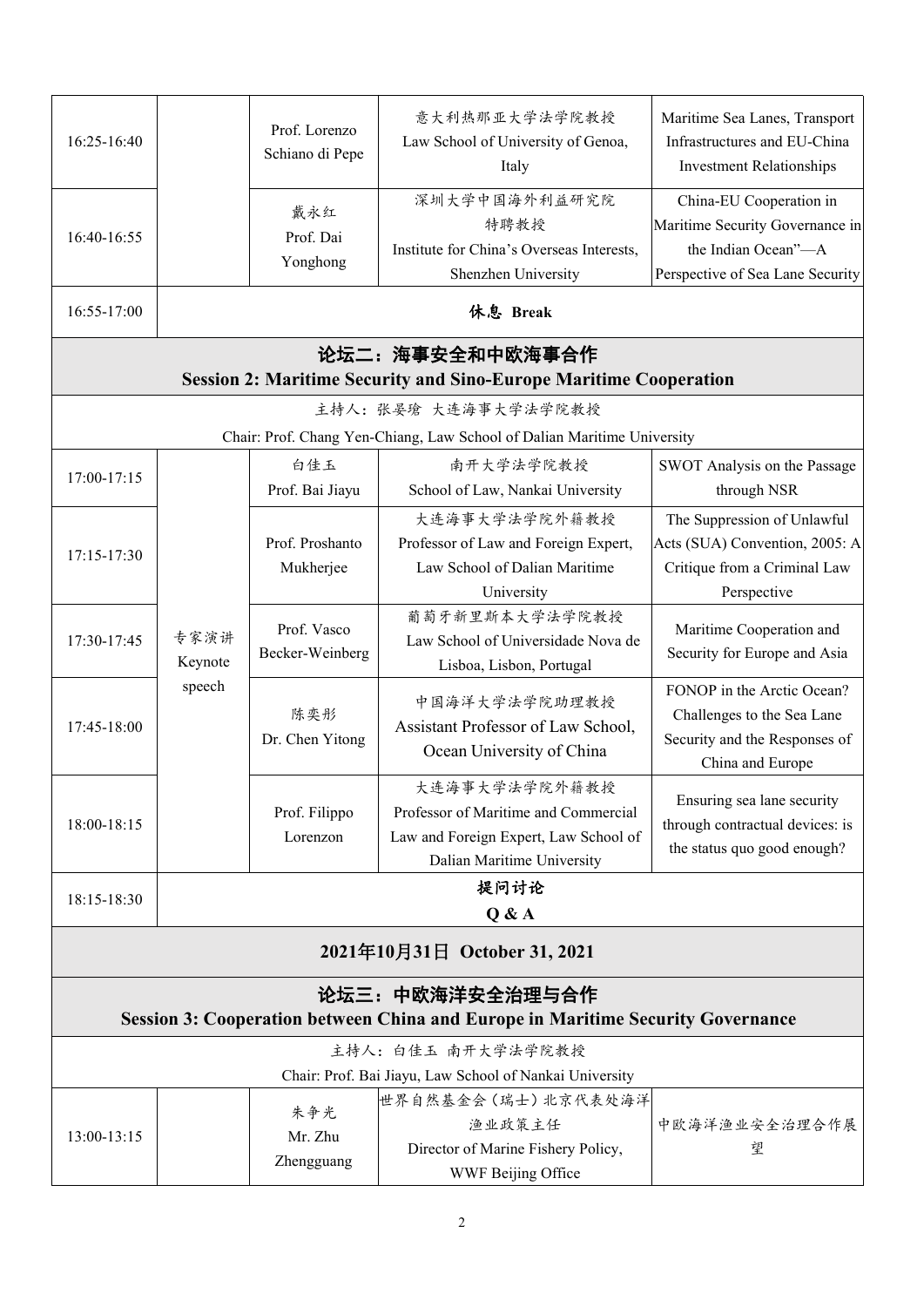| 13:15-13:30 |                           | 程保志                      | 上海国际问题研究院研究员                                                                                                                        | China-EU Maritime Cooperation                                                                                                                 |
|-------------|---------------------------|--------------------------|-------------------------------------------------------------------------------------------------------------------------------------|-----------------------------------------------------------------------------------------------------------------------------------------------|
|             |                           |                          | Senior Research Fellow with Shanghai                                                                                                | under the Perspective of Blue                                                                                                                 |
|             |                           | Dr. Cheng Baozhi         | Institutes for International Studies                                                                                                | Partnership                                                                                                                                   |
| 13:30-13:45 |                           | 王崇<br>Dr. Wang Chong     | 中山大学法学院助理教授<br>Assistant Professor of the School of<br>Law, Sun Yat-sen University                                                  | Theoretical evolution and<br>legal expression of China's<br>maritime traffic legislation in<br>the era of big data                            |
| 13:45-14:00 |                           | 陈曦笛<br>Chen Xidi         | 清华大学法学院博士研究生<br>PhD Candidate of Law School,<br>Tsinghua University                                                                 | The Dilemma of Determining<br>the International Legal Status<br>of Unmanned Maritime<br>Vehicles: Divergences,<br>Causes and the Path Forward |
| 14:00-14:15 |                           | 周昱圻<br>Zhou Yuqi         | 武汉大学中国边界与海洋研究院博士生<br>PhD candidate, China Institute of Boundary<br>and Ocean Studies, Wuhan University                              | A Critique of the United States'<br>"Freedom of Navigation<br>Program" by International Law                                                   |
| 14:15-14:30 |                           | 邓婉怡<br>Deng Wanyi        | 大连海事大学航运经济与管理学院<br>博士研究生<br>PhD Candidate of Shipping Economics and<br>Management College,<br>Dalian Maritime University            | Analysis and Application of<br>Navigation Risk Propagation<br><b>Based on Complex Network</b>                                                 |
| 14:30-14:45 |                           | 提问讨论<br>Q & A            |                                                                                                                                     |                                                                                                                                               |
| 14:45-15:00 |                           |                          | 休息 Break                                                                                                                            |                                                                                                                                               |
|             |                           |                          | 论坛四: 航道航行安全与保障<br><b>Session 4: Sea Lane Safety and Security between China and Europe</b>                                           |                                                                                                                                               |
|             |                           |                          | 主持人: 宋溱 中国交通通信信息中心副主任<br>Chair: Mr. Song Zhen, Deputy Director-General, China Transport Telecommunication & Information Centre      |                                                                                                                                               |
| 15:00-15:15 |                           | 张守国<br>Mr. Zhang Shouguo | 中国船东协会常务副会长<br>Executive Vice President of China<br>Shipowners' Association                                                         | 协同推进中欧海运通道航行安<br>全保障能力建设                                                                                                                      |
| 15:15-15:30 | 专家演讲<br>Keynote<br>speech | Capt. Hartmut<br>Hesse   | 原国际海事组织秘书长特别代表<br>Former Special Representative of the IMO<br>Secretary-General for Maritime Security<br>and Anti-Piracy Programmes | IMO's Role in Maintaining<br>Maritime Safety and Security                                                                                     |
| 15:30-15:45 |                           | 张铎<br>Prof. Zhang Duo    | 青岛远洋职业船员学院教授<br>Qingdao Ocean Shipping Mariners'<br>College                                                                         | New Approaches to Improving<br>Maritime Safety                                                                                                |
| 15:45-16:00 |                           | Mr. Ben                  | 荷兰鹿特丹港海运发展政策规划主任<br>Director of Nautical Developments, Policy                                                                       | Port Call Optimization                                                                                                                        |